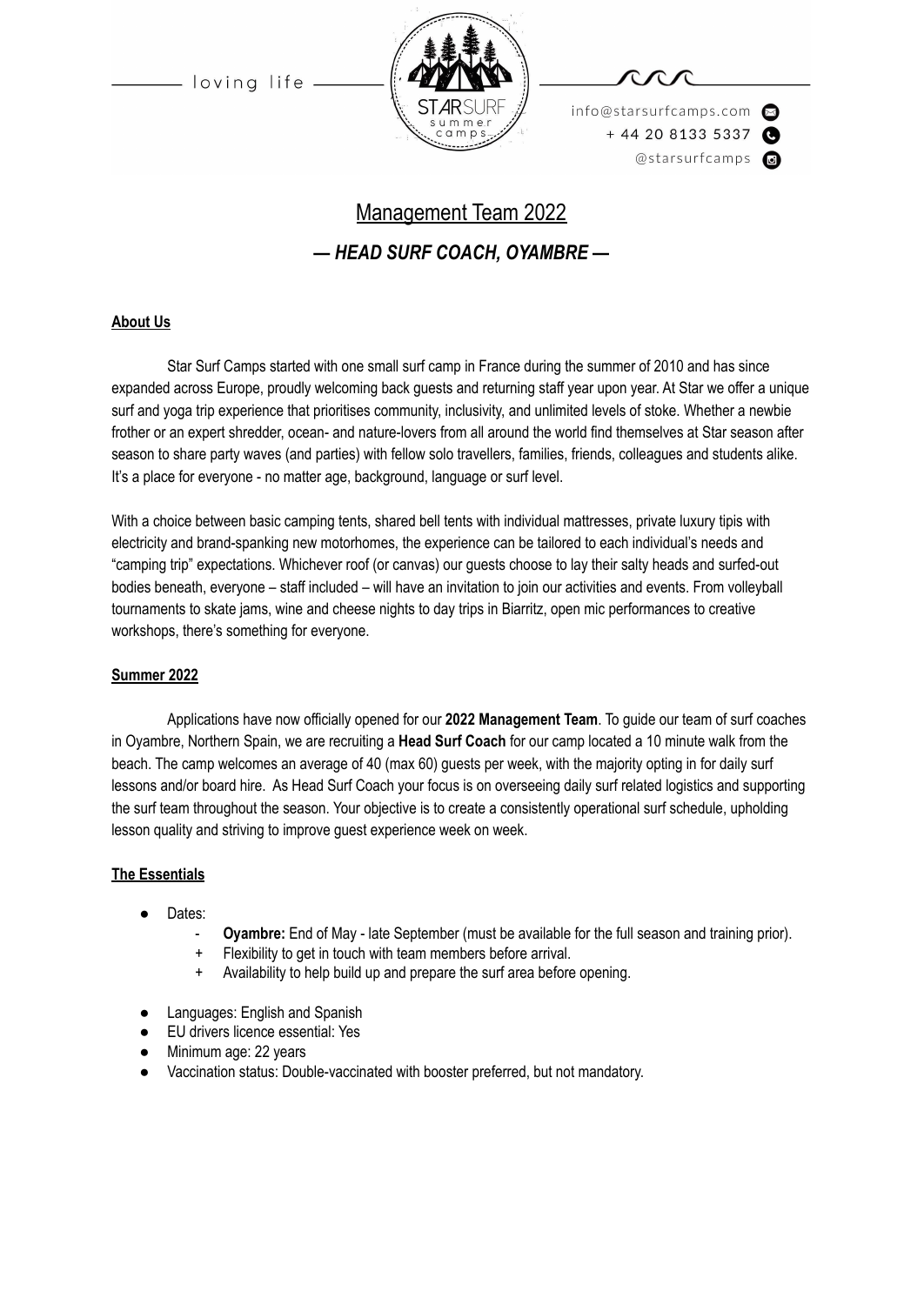



info@starsurfcamps.com  $+442081335337$ 

@starsurfcamps @

# **Key Characteristics:**

*Natural leader Organised Accountable Solution-oriented Team-player Time-management skills Takes responsibility Glass half-full attitude Great people skills Communicates clearly Punctual and flexible Quick thinking High energy levels Hard working Proactive Problem-solver*

We ask for ISA (or equivalent) level 1 or higher as well as a minimum of 3 months' experience working in a European Surf School. The role also requires some computer skills with experience using Google Drive and Excel/Spreadsheets/Numbers.

### **Overview:**

You are the overall responsible of the surf team. It is your duty to ensure that all surf instructors have the right tools to conduct their daily surf lessons to the best of their ability. As a successful Head Surf Coach you will guarantee the smooth scheduling of weekly lessons; comfortably handling day-to-day changes or challenges relating to weather conditions and guest requests, naturally thinking on your feet and acting promptly when urgent issues arise. As a role model to the surf team, you will motivate, inspire and encourage outstanding work ethic and team-spirit, creating an enjoyable and memorable experience for both instructors and students. You strive to receive positive feedback week on week and are able to apply criticism in a constructive way.

### **Responsibilities:**

- Creating weekly lesson schedules by dividing guests into groups based on the booking information, including the number of lessons selected and specified surf level;
- Finalising a weekly working rota for the surf instructors and surf assistants, which will include the times they teach, assist and which groups they teach. The schedule will also include who is responsible for the surf theory class (rotating week on week);
- Attending weekly meetings with the Camp Manager to review guest feedback and adopt this in team meetings to maintain high quality surf lessons.
- Hosting weekly meetings with your surf team to make sure all instructors and assistants are happy, to discuss feedback from guests and to make improvements accordingly;
- Checking-in regularly with guests from different groups to ensure all are satisfied with the quality of their lessons i.e chatting during dinner times and camp activities;
- Supervising the surf lessons on the beach to ensure everything runs smoothly;
- Approving changes to the surf schedule and ensuring these changes are clearly communicated to all the guests as well as the Reception Team and Head of Teams;
- Liaising with the managers and reception for the general weekly camp plan to ensure there are no clashes between surf lessons and other activities i.e day trips, yoga lessons or entertainment;
- Setting up surf equipment prior to season start (installing fins, leashes and spraying the star surf logo onto boards) and taking apart the equipment at the end of the season;
- Ensuring any new equipment which arrives during the season is well installed and marked with the logo;
- Ensuring that the whole surf team helps with maintaining and returning all surf equipment on a daily basis;
- Supervising a mid-season deep clean of wetsuits with the surf team;
- Supporting and supervising the weekly clean-up of the surf equipment areas on Saturdays, ready for a new week to start on Sunday Morning;
- Introducing the surf team at the welcome speech during the presentation on a Saturday evening;
- Leading the surf safety speech during the wetsuit and board allocation on a Saturday evening;
- Remaining in the surf area on a Saturday evening to make adjustments to the new rota if needed.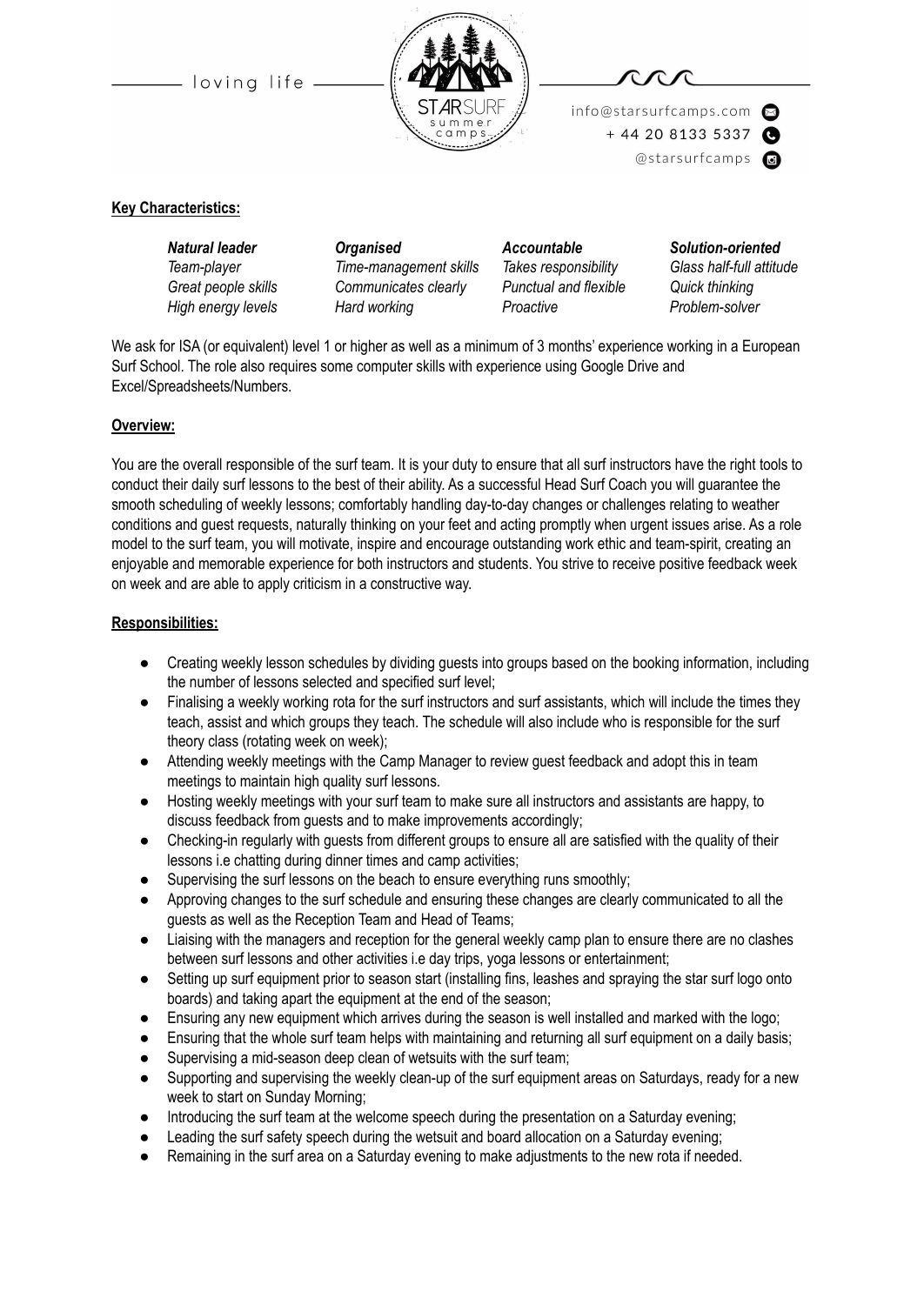



info@starsurfcamps.com  $+442081335337$ @starsurfcamps @

#### **Summary**

- You play a fundamental part in the structure of both the Management Team and Surf Team and demonstrate responsibility and accountability at all times.
- You liaise with the Camp Manager, Head of Reception and Head of Team regularly. You understand that a successful season is dependent on clear communication, collaboration and support across all departments.
- You understand that the camp life journey comes with many unexpected bumps in the road. Your workload includes but is not limited to the tasks above and will therefore fluctuate from week to week.
- You recognise that there is a level of flexibility expected from the Surf Team to work together in order to absorb any additional tasks as required.
- You agree that absence or illness within your team will require you to cover if necessary;
- You lead by example, remaining calm and demonstrating stress-resilience at all times.
- You monitor and uphold campsite rules and ensure both guests and staff respect the noise curfew.
- You are a true team player and strive to achieve 5\* feedback week after week.
- You promise to have an absolute blast, surf your heart out, spread the stoke and never forget your season with the Star Surf family!

#### **The Benefits**

- Training prior to camp opening (dates TBC)
- Support from the Oyambre Camp Manager throughout the season;
- A Spanish working contract for a 34 hour week and monthly salary;
- 1 day off per week;
- 7 breakfasts, 7 picnic lunches and 5 dinners per week;
- Private tent with mattress:
- Invitation to the surf camp activities;
- Staff discount on day trips, bar and merchandise;
- Free use of the surf and yoga equipment and possibility to join the yoga classes (subject to availability).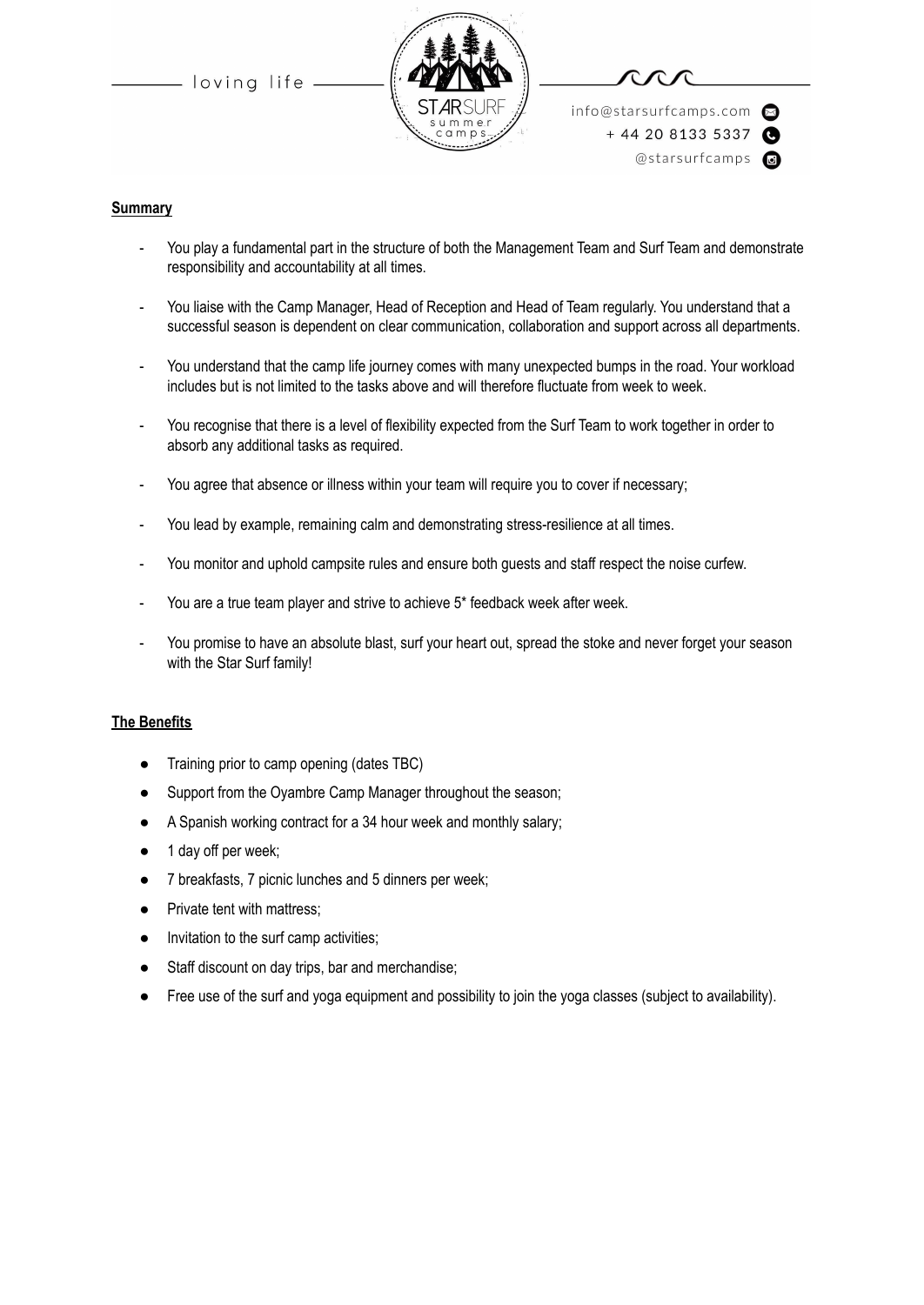



info@starsurfcamps.com  $+442081335337$ @starsurfcamps @

# Management Team 2022 Application Form *— HEAD SURF COACH, OYAMBRE —*

# **Please email the following information to [jobs@starsurfcamps.com](mailto:jobs@starsurfcamps.com)** :

- 1. **A 2 minute video (attached via Google Drive with free access) describing:**
	- 1️. Who you are and which role you are applying for;
	- 2. What makes you the perfect candidate;
	- 3️. And why you wish to work for Star Surf Camps.
- 2. **This application form** (saved as: **Name Surname | Head Surf Coach 2022 Spain**)
- 3. **Your CV (English)** including references from at least 3 months working in a European Surf School.
- **4. A copy of your ISA (or equivalent) Level 1 or higher certificate**
- **5. Photo / video evidence of your surfing ability**

| Name:      | Nationality: |
|------------|--------------|
| Age:       | Languages:   |
| Telephone: | Email:       |

Please mark [ X ] where appropriate:

- [ ] I am fluent in at least 2 languages (one of which is English). Please describe your level of Spanish \_\_\_\_\_\_\_\_\_\_\_\_\_\_\_\_\_\_\_\_\_\_\_\_\_\_\_\_\_\_\_\_\_\_\_\_\_\_\_\_\_\_\_\_\_\_\_\_\_\_\_\_
- [ ] I am double vaccinated and have received a booster jab (preferable)
- [ ] I am double vaccinated only (acceptable)
- [ ] I am not vaccinated.

Do you have a smartphone with mobile data to enable you to communicate in France/Spain? YES / NO *Please note; this is essential for the job, since all communication with the team happens via WhatsApp.*

| Do you have a valid European driving licence? |                          | <b>YES</b><br>NO                                      |                              |
|-----------------------------------------------|--------------------------|-------------------------------------------------------|------------------------------|
|                                               |                          | How many years have you been driving for?             | <b>YEARS</b>                 |
|                                               |                          | Do you have previous experience with transfers?       | <b>YES</b><br>N <sub>O</sub> |
|                                               |                          | Do you have previous experience of driving in Europe? | <b>YES</b><br>N <sub>O</sub> |
| Do you use Social Media?                      |                          | YES<br>NO                                             |                              |
|                                               |                          | If YES, please specify:                               |                              |
|                                               | ٠                        | Facebook name:                                        |                              |
|                                               | $\overline{\phantom{a}}$ | Instagram handle:                                     |                              |
|                                               |                          | Other (blog, twitter, etc.)                           |                              |